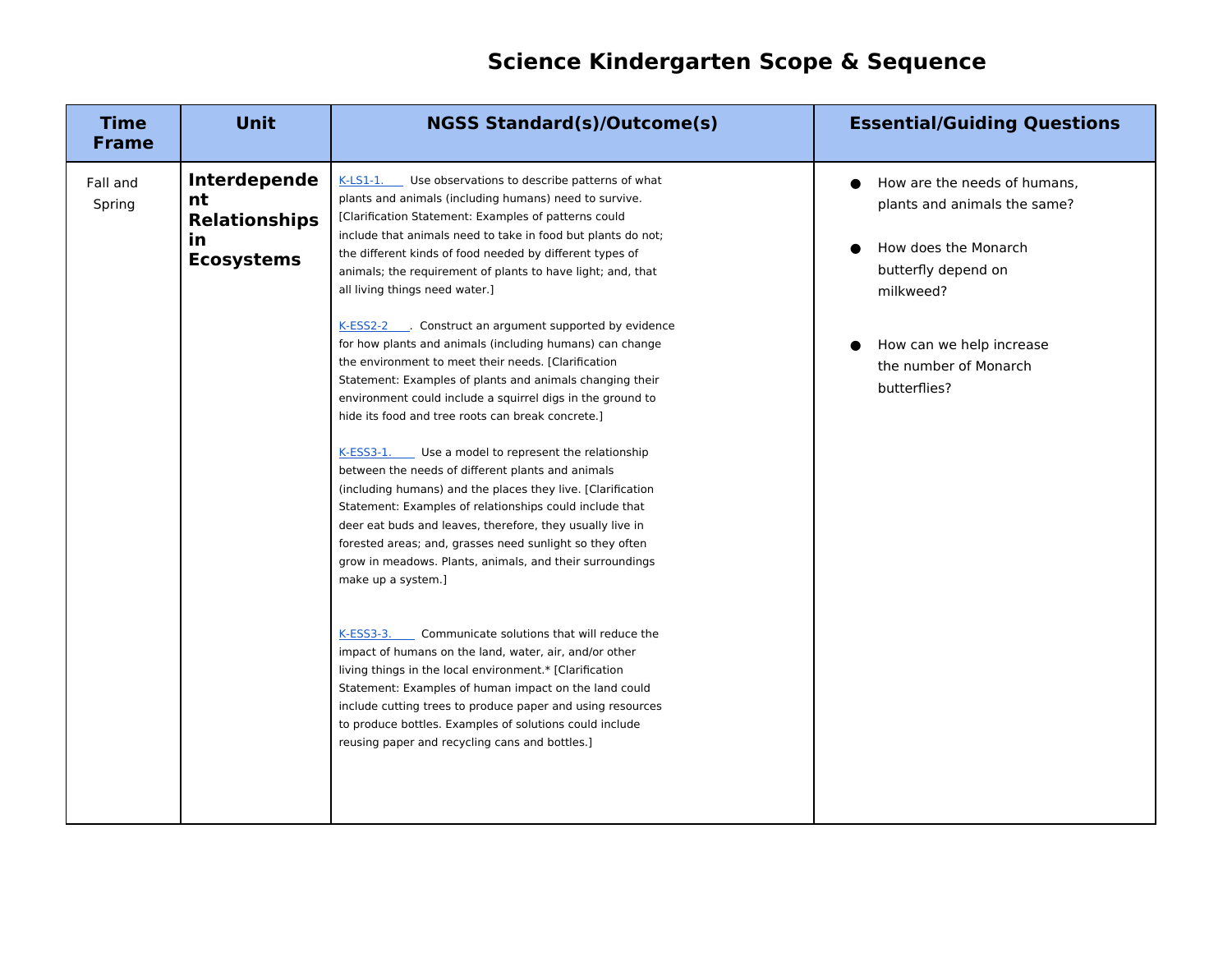| February<br>March,<br>(after the<br>measurem<br>ent unit in<br>math) | <b>Forces and</b><br><b>Interactions</b> | K-PS2-1: Plan and conduct an investigation to plan<br>and compare the effects of different strengths or<br>different directions of pushes and pulls on the motion<br>of an object. (Clarification statement: Examples of<br>pushes or pulls could include a string attached to an<br>object being pulled, a person pushing an object, a<br>person stopping a rolling ball, and two objects<br>colliding and pushing on each other.) Assessment<br>Boundary: Assessment is limited to different relative<br>strengths or different directions, but not both at the<br>same time. Assessments do not include non-contact<br>pushes or pulls such as those produced by magnets.<br>K-PS2-2. Analyze date to determine if a design<br>solution works as intended to change the speed or<br>direction of an object with a push or a pull.<br>(Clarification statement: Examples of problems<br>requiring a solution could include having a marble or<br>other object move a certain distance, follow a<br>particular path, and knock down other objects.<br>Examples of solutions could include tools such as a<br>ramp to increase the speed of the object and a<br>structure that would cause an object, such as a<br>marble or ball, to turn.) | How can you make an<br>object move?<br>How can you make an<br>object go<br>faster/slower/change<br>direction and stop?<br>What are some of the<br>causes for change in<br>motion?<br>What happens when objects<br>collide?<br>How are pushes and pulls<br>$\bullet$<br>the same and how are they<br>different?<br>How can you plan and use<br>$\bullet$<br>data to solve problems? |
|----------------------------------------------------------------------|------------------------------------------|----------------------------------------------------------------------------------------------------------------------------------------------------------------------------------------------------------------------------------------------------------------------------------------------------------------------------------------------------------------------------------------------------------------------------------------------------------------------------------------------------------------------------------------------------------------------------------------------------------------------------------------------------------------------------------------------------------------------------------------------------------------------------------------------------------------------------------------------------------------------------------------------------------------------------------------------------------------------------------------------------------------------------------------------------------------------------------------------------------------------------------------------------------------------------------------------------------------------------------------------|------------------------------------------------------------------------------------------------------------------------------------------------------------------------------------------------------------------------------------------------------------------------------------------------------------------------------------------------------------------------------------|